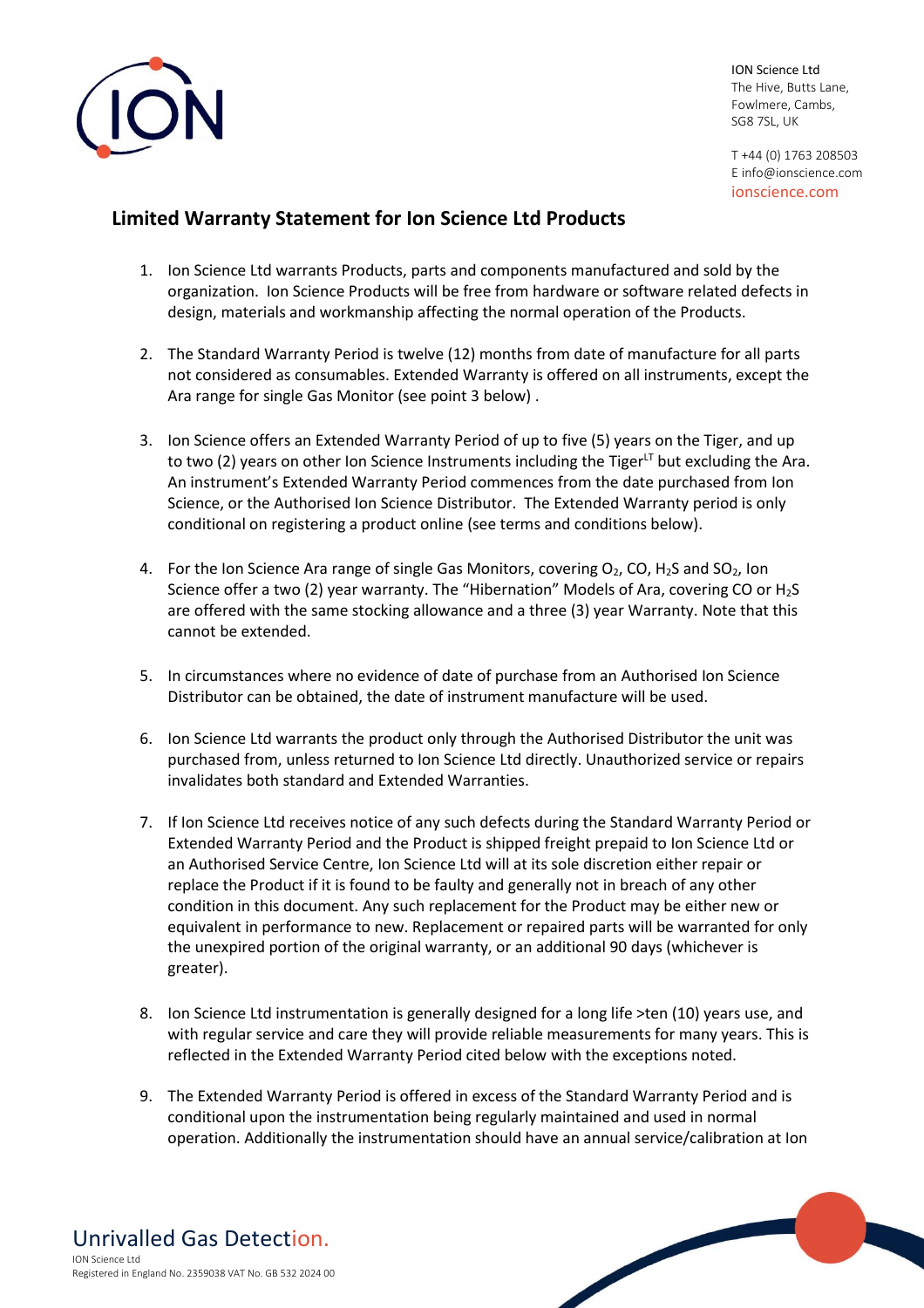

T +44 (0) 1763 208503 E info@ionscience.com ionscience.com

Science Ltd or an Authorised Service Centre.

- 10. In circumstances where the instrument needs non-warranty service, before warranty repair can take place, a charge will be requested to cover the non-warranty costs. This includes any "consumables" as well as annual calibration if the instrument has not been returned to an Authorised Service Centre during the normal warranty period.
- 11. Both Standard and Extended Warranty does not apply to defects in the Product resulting from improper or inadequate maintenance and repair or calibration, or through instrument misuse, (i.e. not used in accordance with the instruction manual, or if used outside its designed scope of use and which may not be covered in the manual, or used with other supplies not furnished by Ion Science Ltd),or unauthorised modification or misuse, or operation outside of the published specifications including extreme temperatures, or through lack of annual calibration, service, or any loss of parts, or from abuse or accidental damage, or ingress of substances into the electronics or sample lines, or excessive wear and tear on mechanical parts. Both Standard and Extended Warranty does not apply to customer replaceable / moving parts and consumables (see table below for details).
- 12. For any accessory or spare part clearly identifiable as made by a company other than Ion Science, the original manufacturer's warranty, if any, will apply.
- 13. Payment of any sort by Ion Science Ltd other than the repair or replacement itself is not considered part of this policy.
- 14. Ion Science does not accept liability outside this Warranty Statement for repairs carried out under this Warranty Statement.
- 15. To the extent allowed by applicable law, the above warranties are exclusive and no other warranty or condition, whether written or oral, is expressed or implied. Ion science Ltd specifically disclaims any implied warranties or conditions of merchantability, satisfactory quality and/or fitness for a particular purpose with respect to the products extended warranty.
- 16. To the extent allowed by applicable law, the remedies in this Warranty Statement are your sole and exclusive remedies.
- 17. Except to the extent prohibited by applicable law, in no event will Ion Science Ltd or any of its subsidiaries, affiliates or suppliers be liable for direct, special, incidental, consequential or other damages (including lost profit, lost data or downtime costs) arising out of the use, inability to use or result of use of the product, whether based in warranty, contract, tort or other legal theory, and whether or not Ion Science Ltd has been advised of the possibility of such damages. Your use of the Product is entirely at your own risk. Some countries, states and provinces do not allow the exclusion of liability for incidental or consequential damages, so the above limitation may not apply to you.

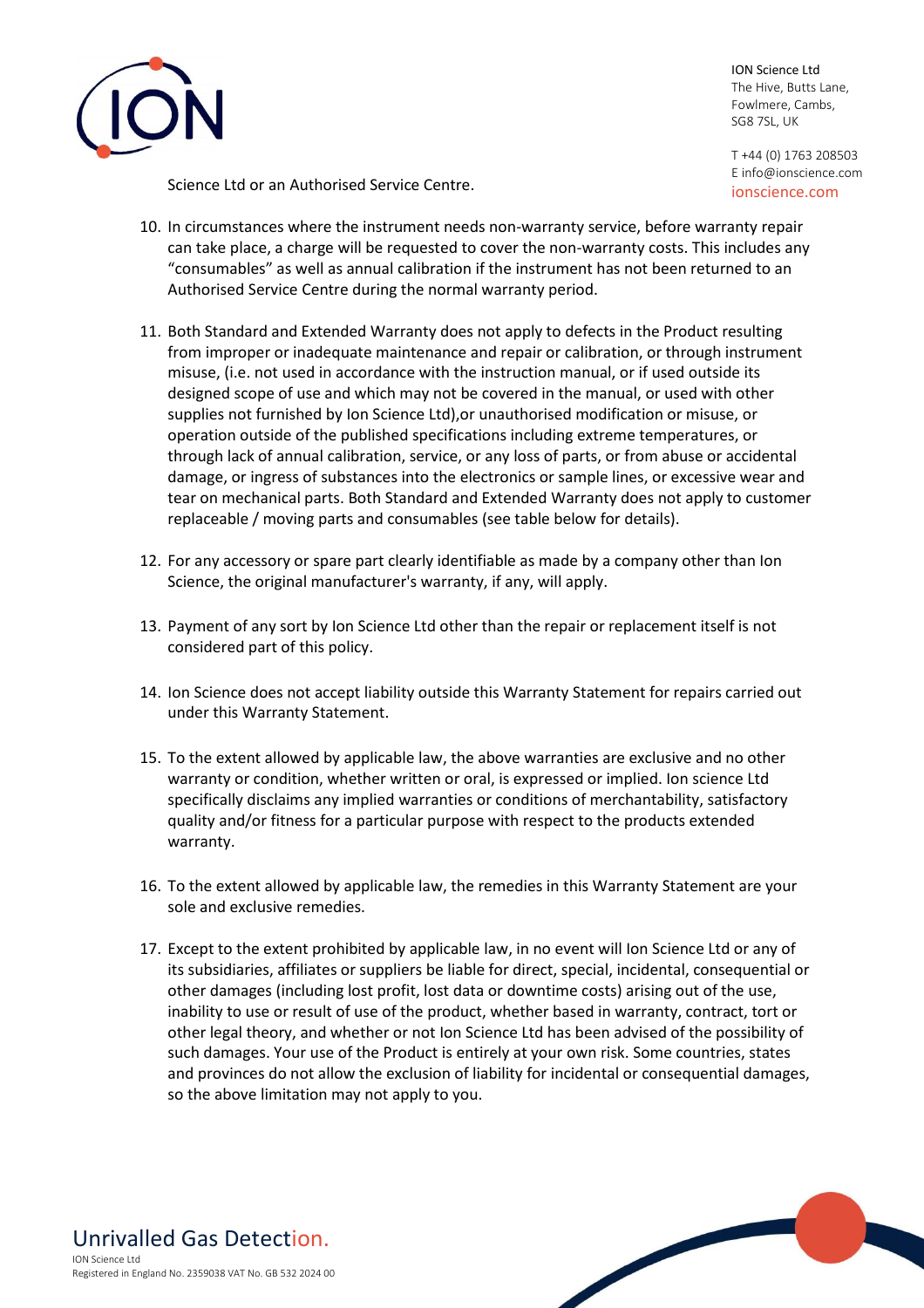

T +44 (0) 1763 208503 E info@ionscience.com

18. Except to the extent allowed by applicable law, the terms of this limited Warranty Statement Com does not exclude, restrict or modify, and are in addition to, the mandatory statutory rights applicable to the sale of the product to you.

## **To receive your Extended Warranty Period please register your product online:**

[https://www.ionscience.com/gas-and-leak-detectors/customer-support/register-your](https://www.ionscience.com/gas-and-leak-detectors/customer-support/register-your-instrument/)[instrument/](https://www.ionscience.com/gas-and-leak-detectors/customer-support/register-your-instrument/) (see below for details).

| Instruments                                             | <b>Extended Warranty Period</b> |
|---------------------------------------------------------|---------------------------------|
| Tiger & Tiger Select (see exclusions below)             | 5 years                         |
| Tiger LT (see exclusions below)                         | 2 years                         |
| <b>Cub and Docking Stations</b>                         | 2 years                         |
| TVOC (see exclusions below)                             | 2 years                         |
| GasClam Ground Gas Monitor (see exclusions below)       | 2 years                         |
| MVI Mercury Vapour Indicator (see exclusions below)     | 2 years                         |
| GasCheck G, GasCheck 3000 & 5000is, GasCheck Tesla (see | 2 years                         |
| exclusions below)                                       |                                 |
| SF6 GasCheck PI:p                                       | 2 years                         |
| CalCheck                                                | 2 years                         |
| Titan                                                   | 2 years                         |
| Falco (both Pumped & Diffusion Models)                  | 2 years                         |

**Exclusions** – please see examples of exclusions below. This is not an exhaustive list. Please contact Ion Science for further details.

| <b>Moving Parts and Consumables</b>                                                                                                                                                                                                                                  | <b>Warranty Period</b>         |
|----------------------------------------------------------------------------------------------------------------------------------------------------------------------------------------------------------------------------------------------------------------------|--------------------------------|
| Cub Body (excluding MiniPID / Lamp unless new                                                                                                                                                                                                                        | 1 year**                       |
| MiniPID or Lamp has been fitted)                                                                                                                                                                                                                                     |                                |
| MiniPID and 10.6 eV PID lamps                                                                                                                                                                                                                                        | 1 year                         |
| Ara $O_2$ or CO or H <sub>2</sub> S or SO <sub>2</sub>                                                                                                                                                                                                               | 2 years                        |
| Ara CO or H <sub>2</sub> S Hibernation Models                                                                                                                                                                                                                        | 3 years                        |
| 11.7eV Tiger Lamps and MiniPID lamps LA4SM700                                                                                                                                                                                                                        | 3 months from date of sale by  |
|                                                                                                                                                                                                                                                                      | lon Science ***                |
| SF6 P1p NIC sensor                                                                                                                                                                                                                                                   | 200 hours before refurbish     |
| Ion Science Rechargeable battery packs                                                                                                                                                                                                                               | 1 year                         |
| Flammable oxygen and toxic gas sensors used in FirstCheck+                                                                                                                                                                                                           | 1 year unless stated otherwise |
| Hydrosteel 6000, 7000 sensors                                                                                                                                                                                                                                        | 1 year                         |
| Titan Air Sep Filter A-875232 & Titan Detector Module                                                                                                                                                                                                                | 6 months                       |
| Pump, pump motors, diaphragms, fans, valves                                                                                                                                                                                                                          | 1 year                         |
| <b>Tiger Filter Clamp</b>                                                                                                                                                                                                                                            | On receipt of part only        |
| Filters, Titan carbon filter, Titan hydrophobic filter, electrode<br>stacks, fuses, software, batteries (other than those of lon<br>Science), battery covers, interfacing parts, access screws, key<br>pads, probes, O-rings, instrument seals and collector plates. | On receipt of part only        |
| CH4 Sensor and CO2 Sensor for GasClam                                                                                                                                                                                                                                | 18 months                      |
| O2 and toxic gas Sensors for GasClam                                                                                                                                                                                                                                 | 1 year                         |

## Unrivalled Gas Detection.